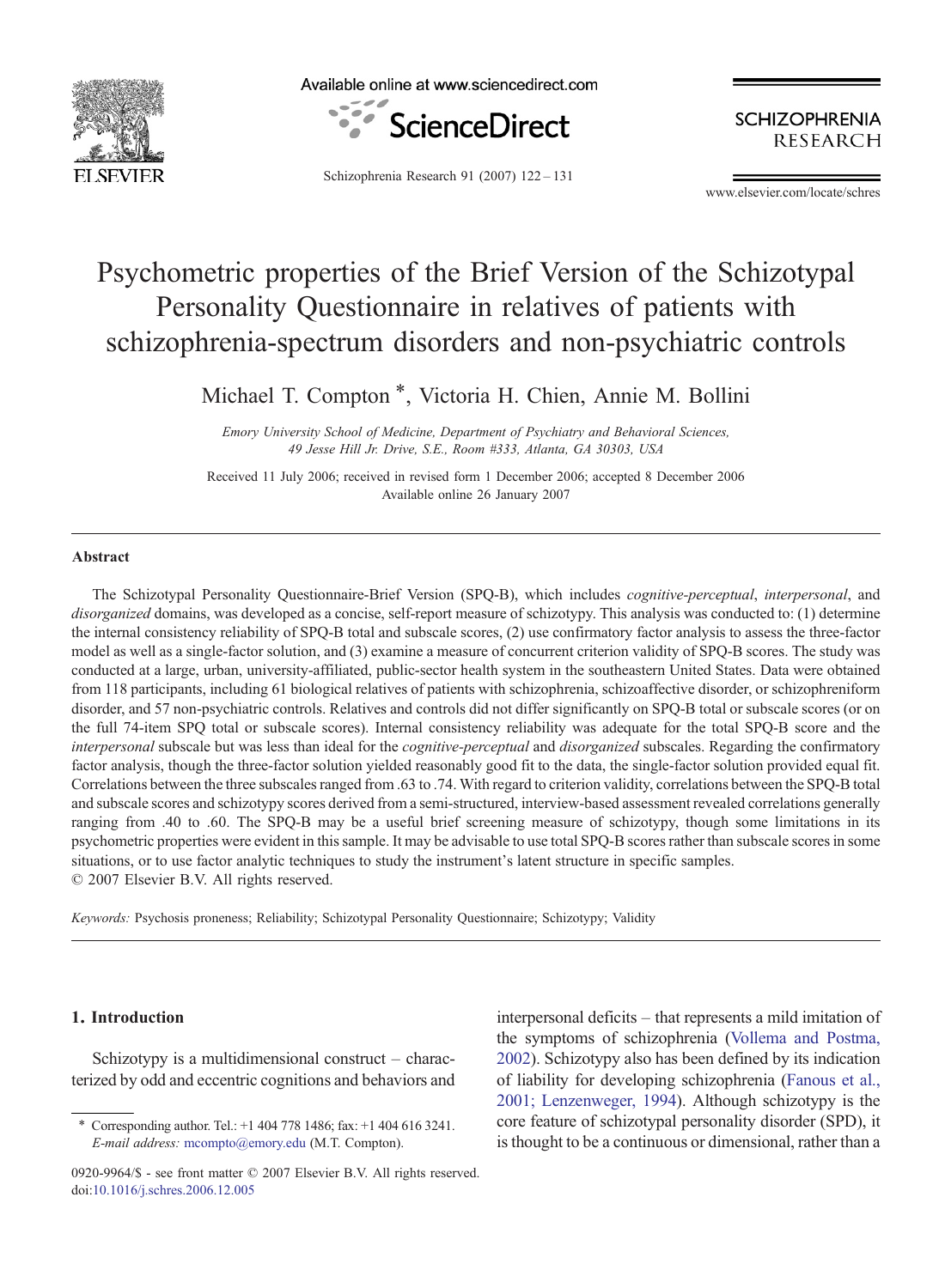categorical, construct [\(Irwin, 2001\)](#page-9-0). Previous research using self-report and interview-based measures has shown that schizotypy is genetically related to schizophrenia [\(Kendler et al., 1993](#page-9-0)) and that individuals with higher levels of schizotypy are at elevated risk for developing psychotic disorders including schizophrenia [\(Catts et al., 2000; Fanous et al., 2001; Vollema and](#page-8-0) [Postma, 2002](#page-8-0)). Furthermore, studies have shown that first-degree relatives of persons with schizophrenia have higher rates of schizotypal traits ([Kendler et al., 1993;](#page-9-0) [Kendler and Gardner, 1997\)](#page-9-0) as well as SPD [\(Calkins et al.,](#page-8-0) [2004; Chen et al., 1997](#page-8-0)) compared to the general population.

In the Roscommon Family Study, Fanous and colleagues used clinician interview-based assessments and found that positive and negative symptoms in schizophrenia were predictive of corresponding schizotypal symptoms in relatives [\(Fanous et al., 2001](#page-9-0)). Similarly, [Mata et al. \(2000, 2003\)](#page-9-0) reported a relationship between positive and negative symptoms in patients with psychotic disorders and positive and negative schizotypal features in their healthy biological relatives. It should be noted, however, that other reports do not support homotypy between schizotypal symptoms in relatives and symptom dimensions in patients [\(Prado et al.,](#page-9-0) [2005\)](#page-9-0).

In addition to clinician/researcher-administered measures of schizotypy, a number of self-report rating scales have been developed to measure the construct. Since the 1960s, Loren and Jean Chapman and their colleagues have developed a battery of self-administered rating scales intended to capture the various facets of schizotypy. These include the Perceptual Aberration Scale [\(Chapman et al., 1978](#page-8-0)), the Magical Ideation Scale [\(Eckblad and Chapman, 1983\)](#page-9-0), the Social Anhedonia Scale [\(Chapman et al., 1976\)](#page-8-0), and the Physical Anhedonia Scale [\(Chapman et al., 1976\)](#page-8-0). Albeit these scales have proven to be useful measures for susceptibility to psychosis with satisfactory reliability and validity [\(Lenzenweger, 1994](#page-9-0)), they do not directly reflect the nine traits of schizotypal personality outlined in the Diagnostic and Statistical Manual of Mental Disorders, Fourth Edition (DSM-IV) [\(Raine and Benishay, 1995](#page-9-0)). Some of the other well-established self-administered scales include the Oxford-Liverpool Inventory of Feelings and Experiences [\(Burch et al., 1998; Mason](#page-8-0) [et al., 1995; Mason et al., 2005\)](#page-8-0), the Rust Inventory of Schizotypal Cognitions [\(Rust, 1988; Rust and Chiu,](#page-9-0) [1988\)](#page-9-0), the Schizophrenia Proneness Scale of the Minnesota Multiphasic Personality Inventory-2 ([Bolins](#page-8-0)[key et al., 2001, 2003\)](#page-8-0), and the Schizophrenism Scale [\(Venables et al., 1990](#page-9-0)).

The Schizotypal Personality Questionnaire (SPQ), another self-report instrument, was developed by Raine and colleagues [\(Raine, 1991\)](#page-9-0) to measure all nine DSM criteria for SPD (ideas of reference, odd beliefs/magical thinking, unusual perceptual experiences, odd thinking/ speech, suspiciousness/paranoid ideation, inappropriate/ constricted affect, odd or eccentric behavior/appearance, lack of close friends, and excessive social anxiety). The questionnaire consists of 74 statements in a dichotomous (yes/no) response format. The SPQ has been used as a screening instrument for the identification of individuals with schizotypal traits in a variety of studies, including those assessing undergraduate college students ([Raine,](#page-9-0) [1991](#page-9-0)), clinical populations ([Vollema and Hoijtink,](#page-9-0) [2000\)](#page-9-0), first-degree relatives of individuals with schizophrenia [\(Calkins et al., 2004; Kremen et al., 1998;](#page-8-0) [Vollema and Postma, 2002; Yaralian et al., 2000](#page-8-0)), as well as general population samples ([Raine, 1991\)](#page-9-0). Through factor analytic studies, the nine major DSM criteria for SPD were condensed into three schizotypal dimensions: positive-like symptoms (i.e., ideas of reference, odd beliefs/magical thinking, unusual perceptual experiences, and suspiciousness/paranoid ideation), negativetype symptoms (i.e., suspiciousness/paranoid ideation, inappropriate/constricted affect, lack of close friends, and excessive social anxiety), and disorganized symptoms (i.e., odd thinking/speech and odd or eccentric behavior/appearance). In the SPQ, these dimensions are termed cognitive-perceptual, interpersonal, and disorganized, respectively, and are analogous to widely recognized dimensions of symptoms of schizophrenia [\(Arndt et al., 1991](#page-8-0)).

Several factor analytic studies, both exploratory and confirmatory, have verified the initial three theoretical subscales of the SPQ [\(Chen et al., 1997; Claridge et al.,](#page-8-0) [1996; Raine et al., 1994; Reynolds et al., 2000; Rossi and](#page-8-0) [Daneluzzo, 2002; Vollema and Hoijtink, 2000; Vollema](#page-8-0) [and Postma, 2002\)](#page-8-0). For example, Reynolds et al. reported results from a factor analysis of the SPQ with a sample of 1201 Mauritians that suggested a three-factor model (cognitive-perceptual, interpersonal, and disorganized) of schizotypal personality, with invariance across culture, gender, religious affiliation, family adversity, and psychopathology ([Reynolds et al.,](#page-9-0) [2000\)](#page-9-0). Chen and colleagues confirmed the three-factor structure of the SPQ in community samples of Taiwanese adults and adolescents [\(Chen et al., 1997](#page-8-0)). Similarly, a factor analysis conducted by [Rossi and Daneluzzo](#page-9-0) [\(2002\)](#page-9-0) also found that the three factors of cognitiveperceptual, interpersonal, and disorganized deficits underlay individual differences. These factors were present in both clinical samples (e.g., samples composed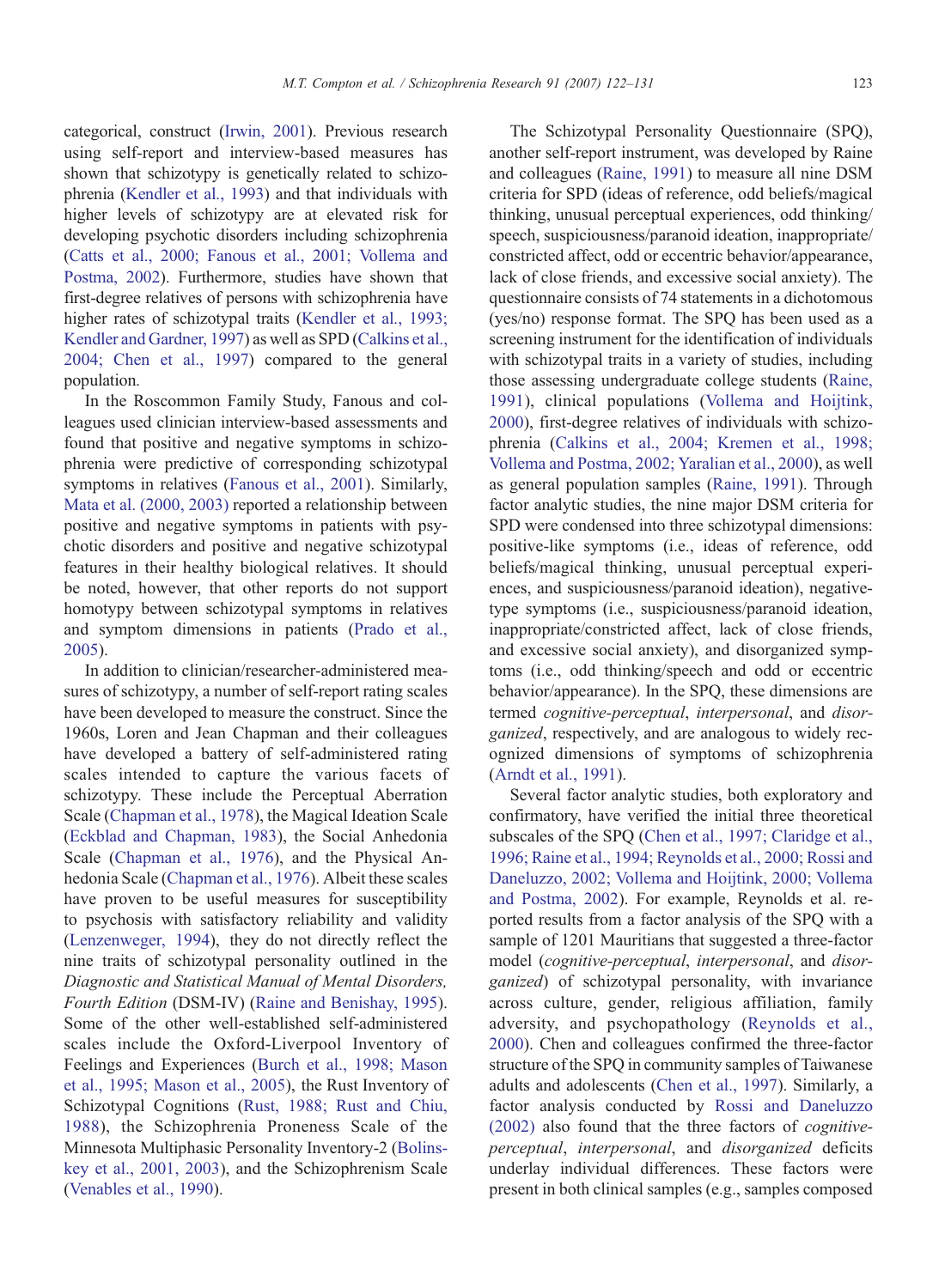of patients with schizophrenia or bipolar disorder) as well as healthy non-psychiatric samples.

In order to create a quicker, more convenient measure for assessing the three main factors of SPD, Raine and coworkers distilled the most reliable items of the 74-item SPQ into an abbreviated instrument-the Schizotypal Personality Questionnaire-Brief Version (SPQ-B) [\(Raine](#page-9-0) [and Benishay, 1995](#page-9-0)). This instrument is a 2-min, 22 item, self-report measure that has been used in a number of studies to date, though predominantly in samples including undergraduate college students [\(Aycicegi et](#page-8-0) [al., 2005; Bailey and Swallow, 2004; Houran et al., 2001;](#page-8-0) [Mata et al., 2005; Schiffman et al., 2005](#page-8-0)).

In terms of the factorial structure of the SPQ-B, three studies have conducted exploratory factor analyses. In a clinical sample of adolescent psychiatric inpatients, [Axelrod et al. \(2001\)](#page-8-0) demonstrated that the three-factor SPQ-B solution accounted for 43% of the variance and generally converged with the cognitive-perceptual, interpersonal, and disorganized scales. [Aycicegi et al.](#page-8-0) [\(2005\)](#page-8-0) examined the SPQ-B in undergraduate students in Turkey and the U.S. They found that a two-factor solution, reflecting negative symptoms and positive-type schizotypal symptoms (with the *disorganized* symptom items loading on these two factors) best explained their data. Among undergraduate students in Spain who were administered a Spanish version of the SPQ-B, [Mata et al.](#page-9-0) [\(2005\)](#page-9-0) showed that a three-factor solution, resembling the three subscales, accounted for 35% of the variance. To date, there have been no published reports of a confirmatory factor analysis of the SPQ-B, though its presumed subscales, representative of the original subscales of the SPQ, are being used in some research studies [\(Bailey and Swallow, 2004; Bedwell and Donnelly,](#page-8-0) [2005; Houran et al., 2001; Schiffman et al., 2005\)](#page-8-0). Furthermore, there has been little research on the general psychometric properties of the SPQ-B.

The current analysis, which relied on data from biological relatives of patients with schizophrenia-spectrum disorders and non-psychiatric controls, was driven by a three-fold objective related to the psychometric properties of the SPQ-B. First, internal consistency reliability coefficients were calculated for the SPQ-B and its three subscales. Second, confirmatory factor analysis was conducted to assess the three-factor solution, as well as a single-factor solution, to determine whether the threefactor solution provided better fit to the data in this sample. It was decided *a priori* to test these two models (the three-factor solution and the single-factor solution) based on the observation that researchers are already using the three proposed subscales of the SPQ-B. Competing models such as the two two-factor solutions

reported by [Aycicegi and colleagues \(2005\)](#page-8-0) were not tested. Also, because researchers are using the three proposed SPQ-B subscales, we confined the scale's items to load on their respective subscales in accordance with the scoring of the SPQ-B subscales, even though in prior factor analyses of the full SPQ ([Raine et al., 1994\)](#page-9-0), and the SPQ-B ([Axelrod et al., 2001](#page-8-0)) items representing paranoid ideation have been found to load on both cognitive-perceptual and interpersonal factors. Thus, we chose to examine the SPQ-B as it is currently being used. Third, concurrent criterion validity was examined using the nine clinician/researcher-assessed items of the SPD module of the Structured Clinical Interview for DSM-IV Axis II Personality Disorders [\(First et al., 1997a](#page-9-0)). Investigating the reliability, factorial structure, and validity of the SPQ-B will benefit future research that uses this instrument and its subscales.

## 2. Methods

# 2.1. Setting and sample

The study took place at a large, urban, universityaffiliated, public-sector health system in the southeastern United States. This health system provides medical and psychiatric services for a predominantly uninsured, lowincome, African American population. Data for this analysis were obtained from two ongoing studies. The first, which contributed data from 87 participants, examines associations between several putative risk markers for schizophrenia (including schizotypy, olfactory identification deficits, verbal memory impairments, neurological soft signs, and minor physical anomalies) [\(Compton et al., 2006a,b](#page-9-0)). The second, which contributed data from 31 participants, assesses determinants of the duration of untreated psychosis in hospitalized firstepisode patients. Both studies use the SPQ to assess selfreported schizotypy in relatives of patients, and the first study also uses the instrument with non-psychiatric control participants.

Exclusion criteria for all participants were: (1) inability to speak English fluently, (2) active substance dependence defined as a substance dependence diagnosis not in early or sustained full remission, (3) known mental retardation, (4) history of neurological disease or clinically significant head injury, and (5) presence of any active major medical condition or disability that could interfere with the assessment (e.g., blindness). In the first study, exclusion criteria for first-degree relatives also included a personal history of a psychotic or mood disorder. Controls were excluded if they endorsed any personal or family history (in first- or second-degree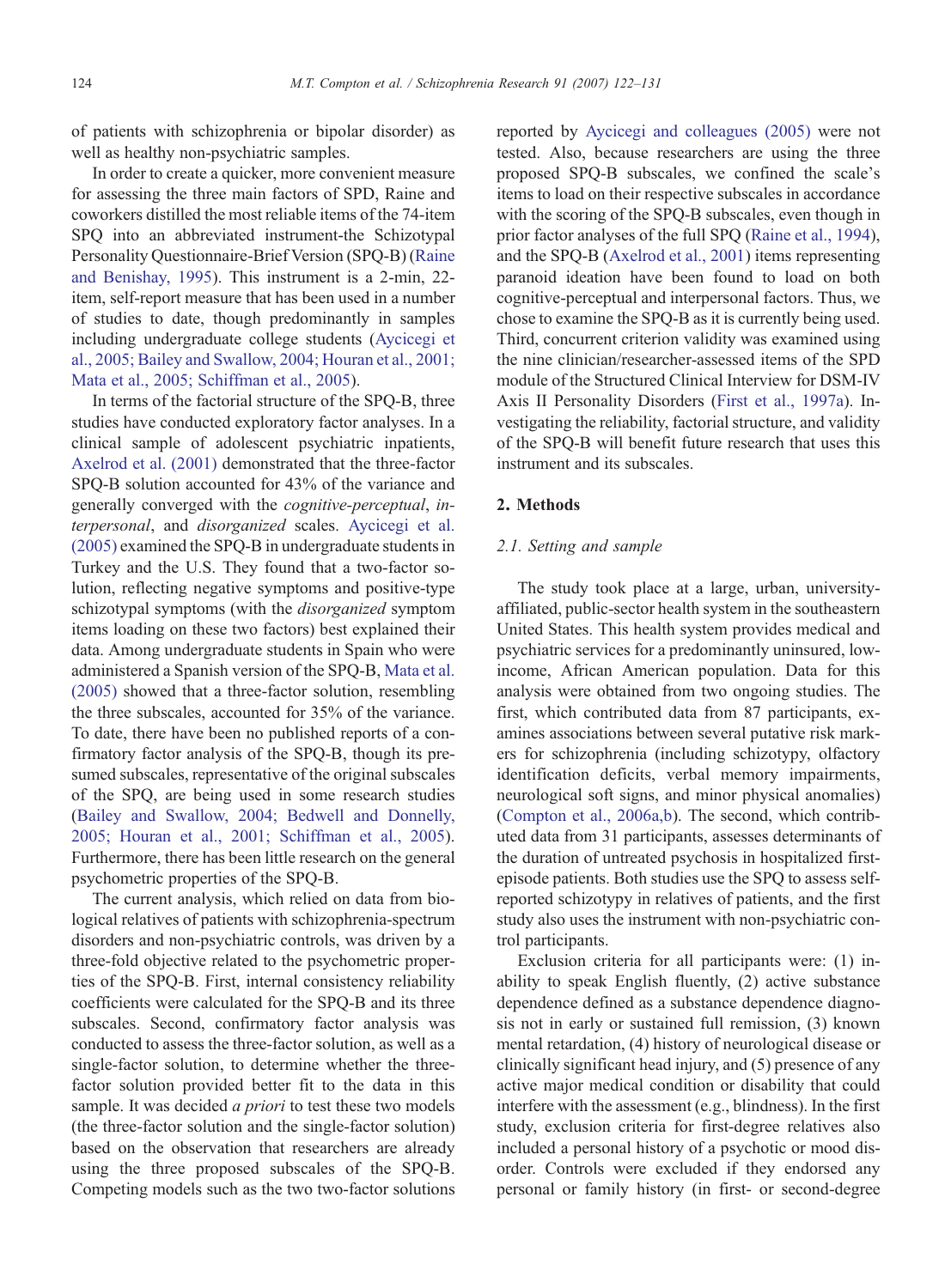relatives) of psychotic or mood disorders. Diagnoses among the controls themselves were ruled-out using the Structured Clinical Interview for DSM-IV Axis I Disorders [\(First et al., 1997b](#page-9-0)).

The mean age of participants  $(n=118)$  was  $46.2 \pm$ 12.2 years. Most of the participants  $(n=111, 94.1\%)$ were African American, and the majority was female  $(n= 77, 65.3\%)$ . Just over half of the group of relatives consisted of mothers of patients  $(n=33, 54.1\%)$ . Other relatives included: 11 sisters, 6 fathers, 2 brothers, 2 daughters, 1 aunt, 1 uncle, 1 grandmother, 3 half-sisters, and 1 half-brother.

## 2.2. Materials

The SPQ-B is an easy-to-administer, 22-item instrument derived from the 74-item SPQ. The instrument is designed to be used in research protocols that do not allow for use of the longer SPQ, or alternatively for screening of large numbers of participants for predisposition to SPD prior to a more extensive confirmatory diagnostic interview. Each item presents a statement or question to the respondent, who then circles "yes" or "no." All affirmatively endorsed items count one point toward the total score, which ranges from 0 to 22, with higher scores indicating higher levels of self-reported schizotypy. Items representing each of the three subscales of the SPQ (cognitive-perceptual, interpersonal, and disorganized) are included in the SPQ-B: items from the first and second subscales and six items from the disorganized domain. Internal consistency reliability, test–retest reliability, and criterion validity of the SPQ-B have been documented to be acceptable in college students [\(Aycicegi et al., 2005; Raine and Benishay,](#page-8-0) [1995\)](#page-8-0) and adolescent psychiatric patients ([Axelrod et al.,](#page-8-0) [2001\)](#page-8-0).

In a subsample of 58 participants (24 first-degree relatives and 34 controls), the SPD module of the Structured Clinical Interview for DSM-IV Axis II Personality Disorders (SCID-II) ([First et al., 1997a](#page-9-0)) was administered by a clinical psychologist, unaware of selfreported schizotypy results from the SPQ. The module contains questions directed at assessing the nine criteria for SPD (ideas of reference, odd beliefs/magical thinking, unusual perceptual experiences, odd thinking/ speech, suspiciousness/paranoid ideation, inappropriate/ constricted affect, odd or eccentric behavior/appearance, lack of close friends, and excessive social anxiety). Participants' responses to questions during the interview are scored for each criterion as a "1" meaning the symptom is absent, "2" indicating the symptom is present at a subthreshold level, or "3" meaning the

symptom is definitely present. In this report, SPD criteria scores were summed to yield a possible range of scores of 9–27.

#### 2.3. Data analysis

Internal consistency reliability was assessed with the Kuder-Richardson formula 20 (KR-20) reliability coefficient for dichotomous items [\(Streiner and Norman, 2001;](#page-9-0) [Streiner, 2003](#page-9-0)). As is true for Cronbach's alpha internal consistency reliability coefficient, values typically range from 0 to 1, and the preferred value is usually considered to be .70–.90. The KR-20 can be thought of as the mean of all possible split-half reliabilities. Mean corrected item– total correlations (the correlation between the given item and the total score if that item is not included in the total score calculation) also were assessed.

Two confirmatory factor analyses were conducted to determine whether the three-factor solution provided better fit to the data than a single-factor solution. Several indices were selected a priori to assess the fit of the measurement model to the data. First, the normed model chi-square is reported  $(\chi^2$ <sub>M</sub>/df<sub>M</sub>). Smaller values of the overall model chi-square  $(\chi^2)_M$  indicate goodness-of-fit (with  $p > 0.05$  suggesting that the null hypothesis that the model fits the data is not rejected), and the normed  $\chi^2$ <sub>M</sub> reduces the sensitivity of  $\chi^2$ <sub>M</sub> to sample size. Generally, values <3.0 indicate good fit. Second, the Steiger–Lind root mean square error of approximation (RMSEA) and its 90% confidence interval (CI) provide a correction for model complexity. Small values are desired, with values  $\geq$ .10 indicating poor fit. The 90% CI of the RMSEA generally should not include .10. Third, the standardized root mean square residual (SRMR) assesses the mean absolute correlation residual. SRMR values  $\le$ .10 are considered acceptable.

To compare hierarchical (nested) models, the chisquare difference  $(\chi^2_D)$  test was used, in which the  $\chi^2$ <sub>M</sub> for the trimmed model is subtracted from that of the initial model, and this value is divided by the difference in degrees of freedom  $(df)$ . A non-significant value indicates approximately equal fit when comparing the two models (suggesting that the simpler model has not been oversimplified), and the more parsimonious model is preferred. Because the purpose of the confirmatory factor analysis was not to find the best-fitting model in an attempt to derive new subscales (but rather to test model fit comparing the three-factor solution to a single-factor solution), modification indices were not used for empirical trimming or to improve the fit of the model to the data. The Linear Structural Relations Program (LISREL 8.72) was used for confirmatory factor analyses.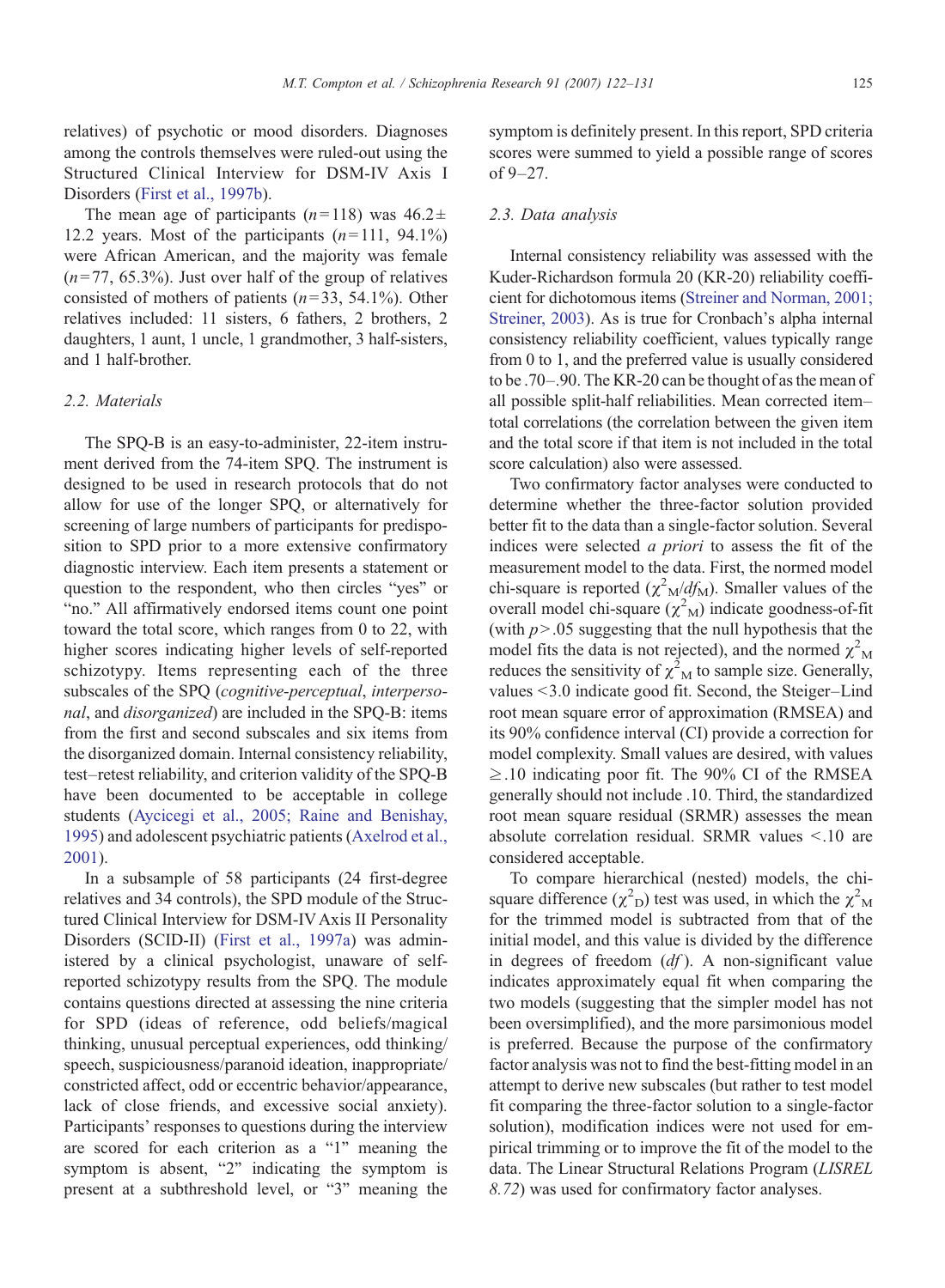<span id="page-4-0"></span>Table 1  $Means \pm SD$  of SPO-B scores and full 74-item SPO scores, in firstdegree relatives and control participants

|                      | First-degree<br>relatives $(n=54)$ | Non-psychiatric comparison<br>participants $(n=57)$ |
|----------------------|------------------------------------|-----------------------------------------------------|
| 22-item SPO-B        |                                    |                                                     |
| Cognitive-perceptual | $1.38 \pm 1.53$                    | $1.75 \pm 1.71$                                     |
| Interpersonal        | $2.74 \pm 2.09$                    | $2.73 \pm 2.12$                                     |
| Disorganized         | $.98 \pm 1.37$                     | $1.13 \pm 1.37$                                     |
| Total score          | $5.00 \pm 4.05$                    | $5.64 \pm 4.21$                                     |
| 74-item SPO          |                                    |                                                     |
| Cognitive-perceptual | $6.00 \pm 5.22$                    | $7.13 \pm 5.34$                                     |
| Interpersonal        | $9.04 \pm 5.95$                    | $8.96 \pm 6.00$                                     |
| Disorganized         | $3.04 \pm 3.54$                    | $3.26 \pm 3.27$                                     |
| Total score          | $17.98 \pm 12.82$                  | $19.54 \pm 12.90$                                   |

Correlations between the factors were assessed with Pearson product–moment correlation coefficients. Criterion validity was evaluated with Spearman correlation coefficients, given the non-normal nature of the SCID-II SPD criteria scores. Aside from the confirmatory factor analyses, all other statistical tests were computed using the SPSS 13.0 statistical software package.

# 3. Results

## 3.1. Total, subscale, and item scores

In the overall sample  $(n=118)$ , the mean SPO-B score was  $5.23 \pm 4.11$  (median = 4.00; mode = 1; range = 0–17). Mean values of the total SPQ-B score and the three subscales, in first-degree relatives and control participants are shown in Table 1. These two groups did not differ significantly on any of these mean scores. Furthermore, the two groups did not differ in terms of subscale and total scores of the full 74-item SPQ (Table 1). Of note, though the two groups did not differ with respect to mean age  $(46.0 \pm 12.7 \text{ and } 46.4 \pm \text{)}$ 12.2 years in first-degree relatives and controls, respectively), the two groups did differ in terms of gender composition (85.2% and 45.6% female in first-degree relatives and controls, respectively). However, like age,

Table 2

Means $\pm$ SD of the 22 SPQ-B items (mean score represents the proportion of participants endorsing that item); and coefficients and t-values in relation to the three factors

| Item                                                                                                       |               | Means $\pm$ SD $\lambda$ parameter* | $t^{**}$ |
|------------------------------------------------------------------------------------------------------------|---------------|-------------------------------------|----------|
| Cognitive-perceptual                                                                                       |               |                                     |          |
| 2. Have you ever had the sense that some person or force is around you, even though you cannot see anyone? | $.30 \pm .46$ | .43                                 | 4.32     |
| 4. Are you sometimes sure that other people can tell what you are thinking?                                | $.03 \pm .18$ | .17                                 | (ns)     |
| 5. Have you ever noticed a common event or object that seemed to be a special sign for you?                | $.20 \pm .40$ | .63                                 | 6.63     |
| 9. Do you often pick up hidden threats or put-downs from what people say or do?                            | $.23 \pm .42$ | .68                                 | 7.29     |
| 10. When shopping do you get the feeling that other people are taking notice of you?                       | $.21 \pm .41$ | .17                                 | (ns)     |
| 12. Have you had experiences with astrology, seeing the future, UFOs, ESP or a sixth sense?                | $.09 \pm .29$ | .21                                 | 2.01     |
| 16. Do you ever suddenly feel distracted by distant sounds that you are not normally aware of?             | $.15 \pm .36$ | .62                                 | 6.47     |
| 17. Do you often have to keep an eye out to stop people from taking advantage of you?                      | $.38 \pm .49$ | .50                                 | 5.11     |
| Interpersonal                                                                                              |               |                                     |          |
| 1. People sometimes find me aloof and distant.                                                             | $.19 \pm .39$ | .57                                 | 5.95     |
| 7. I feel I have to be on my guard even with friends.                                                      | $.30 \pm .46$ | .38                                 | 3.80     |
| 11. I feel very uncomfortable in social situations involving unfamiliar people.                            | $.30 \pm .46$ | .58                                 | 6.07     |
| 14. Have you found that it is best not to let other people know too much about you?                        | $.67 \pm .47$ | .43                                 | 4.27     |
| 15. I tend to keep in the background on social occasions.                                                  | $.31 \pm .46$ | .53                                 | 5.50     |
| 18. Do you feel that you are unable to get "close" to people?                                              | $.11 \pm .31$ | .51                                 | 5.28     |
| 21. I feel very uneasy talking to people I do not know well.                                               | $.31 \pm .46$ | .57                                 | 5.91     |
| 22. I tend to keep my feelings to myself.                                                                  | $.48 \pm .50$ | .55                                 | 5.68     |
| Disorganized                                                                                               |               |                                     |          |
| 3. People sometimes comment on my unusual mannerisms and habits.                                           | $.27 \pm .44$ | .57                                 | 5.82     |
| 6. Some people think that I am a very bizarre person.                                                      | $.12 \pm .33$ | .40                                 | 3.85     |
| 8. Some people find me a bit vague and elusive during a conversation.                                      | $.16 \pm .37$ | .53                                 | 5.28     |
| 13. I sometimes use words in unusual ways.                                                                 | $.22 \pm .42$ | .57                                 | 5.84     |
| 19. I am an odd, unusual person.                                                                           | $.15 \pm .36$ | .51                                 | 5.09     |
| 20. I find it hard to communicate clearly what I want to say to people.                                    | $.15 \pm .35$ | .41                                 | 3.97     |

*\**The λ parameter refers to the path coefficient from the latent variables (factors) to the observed variables (questionnaire items). *\*\*All t-values* are statistically significant except the two indicated with (ns).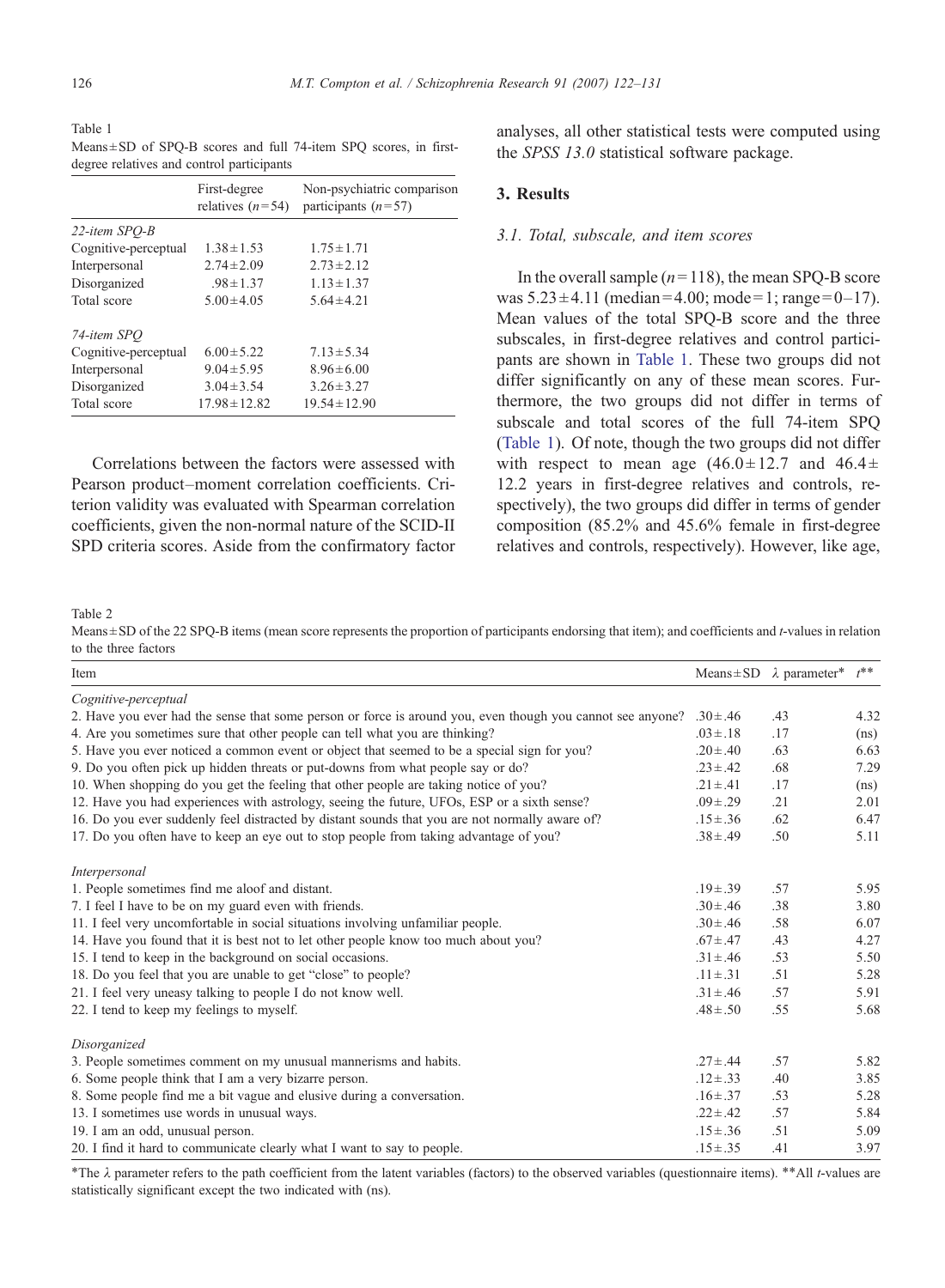gender was not associated with the mean SPQ-B score in the overall sample, or in relatives or controls.

Means of the 22 individual items of the SPQ-B are shown in [Table 2](#page-4-0). As such, mean scores represent the proportion of participants endorsing each item. The most commonly endorsed items included two interpersonal items: "Have you found that it is best not to let other people know too much about you?" (endorsed by 67%), and "I tend to keep my feelings to myself." (endorsed by 48%). The least commonly endorsed items included two cognitive-perceptual items: "Are you sometimes sure that other people can tell what you are thinking?" (endorsed by only 3%), and "Have you had experiences with astrology, seeing the future, UFOs, ESP or a sixth sense?" (endorsed by 9%). Among the eight items in the cognitive-perceptual subscale, six were endorsed by less than one quarter of participants. Disorganized subscale items also were relatively uncommonly endorsed—five of six items were endorsed by less than one quarter. On the other hand, six of the eight items of the interpersonal subscale were endorsed by  $\geq$  30% of participants.

#### 3.2. Internal consistency reliability

Before calculating internal consistency reliability coefficients, item–item correlations were examined (data not shown). The strongest correlations included those between: (1) item #20 from the disorganized subscale (finding it hard to communicate clearly to people) and item #21 from the interpersonal subscale (feeling very uneasy talking to people who are not well known)  $(r=.58; p<.001)$ , (2) item #18 from the *interpersonal* subscale (feeling unable to get close to people) and item #20 from the *disorganized* subscale  $(r=.50; p<.001)$ , and (3) item #11 from the *interpersonal* subscale (feeling very uncomfortable in social situations involving unfamiliar people) and item #21, also from the interpersonal subscale ( $r = .46$ ;  $p < .001$ ).

In the present sample, the KR-20 internal consistency reliability coefficient for the full SPQ-B was .83 (.82 in biological relatives and .83 in non-psychiatric comparison participants). For the 8-item cognitive-perceptual subscale, the KR-20 statistic was .65 (.60 in biological relatives and .65 in controls). For this subscale, the mean corrected item-total correlation was .34, and the individual correlations ranged from .11 (for item #4) to .51 (item #16). For the 8-item interpersonal subscale, the KR-20 statistic was .73 (.72 in biological relatives and .73 in controls). For this subscale, the mean corrected item–total correlation was .43, with individual correlations ranging from .28 (for item #7) to .51 (item #11). For the 6-item disorganized subscale, the KR-20 statistic

was .64 (.67 in biological relatives and .63 in controls). For this subscale, the mean corrected item–total correlation was .38, and these correlations ranged from .19 (for item #20) to .45 (item #13).

#### 3.3. Confirmatory factor analysis

The three-factor model of the SPQ-B was fitted to the data with the maximum likelihood method of LISREL, and a converged, admissible solution was obtained. Pattern coefficients  $(\lambda)$  for the individual SPQ-B items in relation to the three factors are shown in [Table 2](#page-4-0). In general, these coefficients, which can be interpreted as factor loadings, were quite high and statistically significant. For the cognitive-perceptual subscale, coefficients for five items ranged from .43 to .68, and the three remaining items had rather low coefficients. Specifically, the items assessing "other people can tell what you are thinking" and "feeling that other people are taking notice of you" had loadings of .17 (and these two coefficients were not statistically significant), and the item on "experiences with astrology/UFOs/ESP/sixth sense" had a loading of .21. Coefficients for the eight items of the interpersonal factor ranged from .38 to .58, and those for the six items of the disorganized factor ranged from .40 to .57. That a few items had relatively low standardized loadings on the respective factors (particularly regarding the cognitive-perceptual subscale), is a further reflection on internal consistency.

For the single-factor solution, a converged, admissible solution again was obtained. All but two coefficients were statistically significant ("other people can tell what you are thinking,"  $\lambda = 1.18$ ,  $t = 1.78$ ; and "experiences with astrology/UFOs/ESP/sixth sense,"  $\lambda$ =.13, t=1.33). Fit indices for the three-factor solution as well as the trimmed single-factor solution are shown in Table 3. While the three-factor solution provided reasonably good fit to the data, the single-factor solution provided equal fit,

| ×.<br>۰, |
|----------|
|----------|

Fit indices for the three-factor solution and the single-factor solution

| Model     |              |      | $\chi^2$ <sub>M</sub> /df <sub>M</sub> <sup>a</sup> RMSEA <sup>b</sup> RMSEA SRMR <sup>d</sup> $\chi^2$ <sub>D</sub> <sup>e</sup><br>$90\%$ CI <sup>c</sup> |      |                    |
|-----------|--------------|------|-------------------------------------------------------------------------------------------------------------------------------------------------------------|------|--------------------|
| 3 factors | 357.81/      | .080 | .066, .094 .096                                                                                                                                             |      |                    |
|           | $206 = 1.74$ |      |                                                                                                                                                             |      |                    |
| 1 factor  | 424.64/      | .095 | .082, .110                                                                                                                                                  | .096 | 22.28 <sup>1</sup> |
|           | $209 = 2.03$ |      |                                                                                                                                                             |      |                    |

<sup>a</sup> Normed model chi-square.<br><sup>b</sup> Root mean square error of approximation.<br>c 90% confidence interval of the RMSEA.<br>d Standardized root mean square residual.<br>e Chi-square difference  $(424.64-357.81)/(209-206)$ .

<sup>f</sup> Not statistically significant.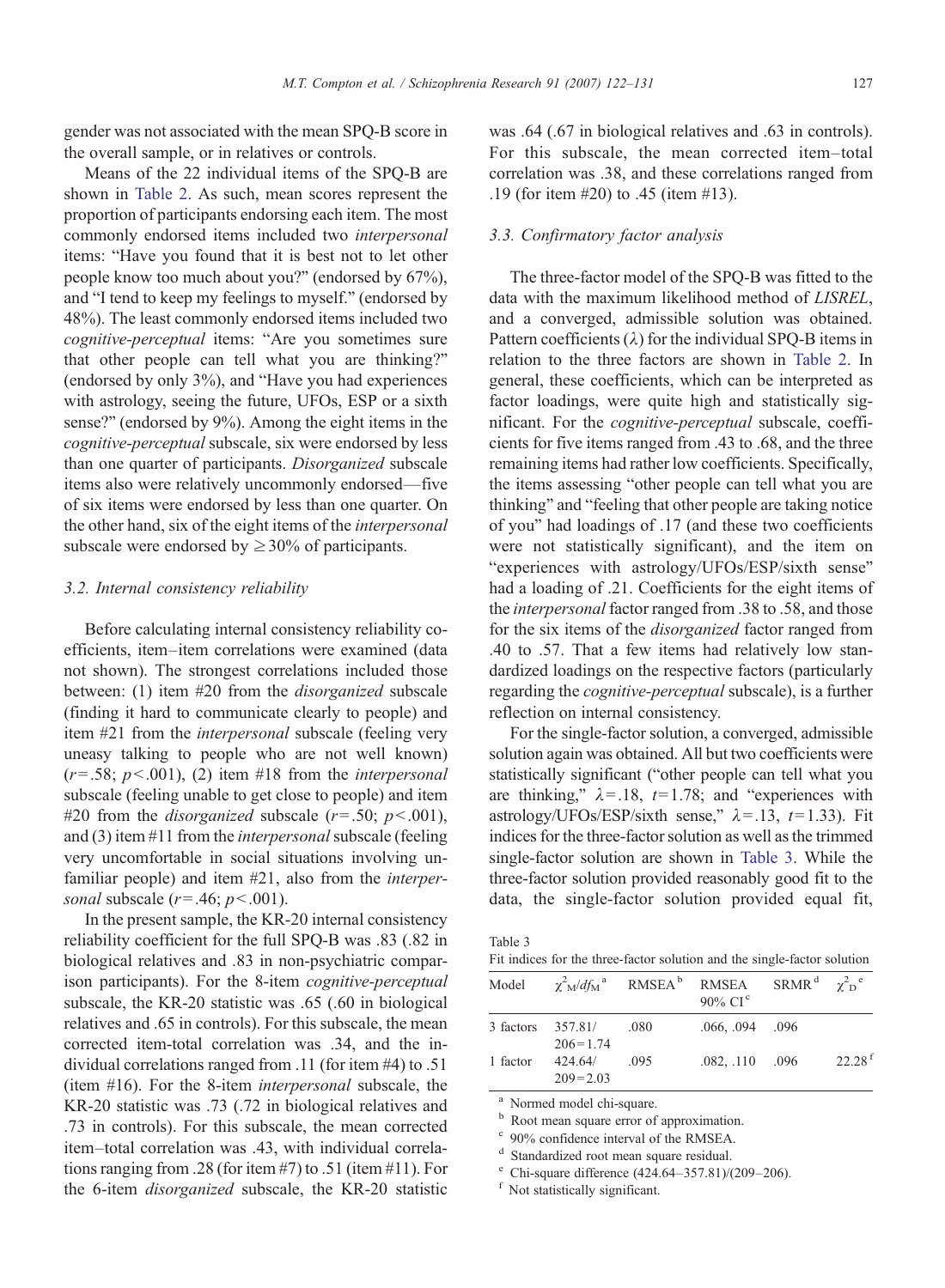suggesting that the three factors do not significantly improve the fit to the data in this sample.

Correlations between the factors were then assessed. The cognitive-perceptual factor was correlated with the interpersonal factor  $(r=.63)$  and the *disorganized* factor  $(r=.70)$ . The latter two factors were correlated as well  $(r=.74)$ .

# 3.4. Concurrent criterion validity

Correlations between SPQ-B total and subscale scores and the derived SCID-II SPD criteria scores were examined next in a subsample of participants for whom SCID-II data were available (from the first study;  $n = 58$ ). The SPQ-B total score was significantly correlated with the SCID-II SPD criteria total score  $(\rho = .49, p < .001)$ . Regarding the *cognitive-perceptual*, interpersonal, and disorganized domains, the correlations were:  $\rho = .47$ ,  $p < .001$ ;  $\rho = .52$ ,  $p < .001$ ; and  $\rho = 0.15$ ,  $p = 0.270$ , respectively. When relatives were considered  $(n=24)$ , SPQ-B total score was significantly correlated with the SCID-II SPD criteria total score  $(\rho = .57, p = .004)$ , and criterion validity coefficients for the three subscales ranged from .33 (for cognitiveperceptual) to .58 (for interpersonal). Among the nonpsychiatric controls  $(n=34)$ , SPQ-B total score again was significantly correlated with the SCID-II SPD criteria total score ( $\rho = .46$ ,  $p = .009$ ), and criterion validity coefficients for the three subscales ranged from .02 (for disorganized) to .57 (for cognitiveperceptual).

## 4. Discussion

Because the SPQ-B was developed as a brief screening measure for samples that may include participants drawn from the general population and biological relatives of individuals with schizophrenia, this analysis included both controls and relatives. This report represents one of the most detailed assessments of the psychometric properties, and the only published confirmatory factor analytic study, of the SPQ-B to date. Several findings are noteworthy.

Of interest, the two groups – first-degree relatives and non-psychiatric controls – did not differ significantly on the total or subscale scores of the SPQ-B. Additionally, though not the focus of the present report, the full 74-item SPQ also failed to discriminate between the samples of relatives and controls, which indicates that the failure of discrimination does not reflect specifically on the SPQ-B. No previous investigations of relatives of individuals with schizophrenia and non-psychiatric

controls have utilized the SPQ-B, but at least five have used the full SPQ. To date, findings using the SPQ have been mixed. In two separate initial studies in this area, two research groups ([Kremen et al., 1998; Yaralian et al.,](#page-9-0) [2000](#page-9-0)) compared SPQ scores in healthy relatives of patients with schizophrenia and non-psychiatric controls and found that relatives endorsed significantly more cognitive-perceptual features than controls. In contrast, more recently, [Albeniz et al. \(2005\),](#page-8-0) [Calkins et al.](#page-8-0) [\(2004\),](#page-8-0) and [Chang and Lenzenweger \(2005\)](#page-8-0) found no difference in SPQ scores between these two groups.

Some researchers explain the lack of a difference between these groups as resulting from defensive reporting in schizophrenia patients' relatives [\(Calkins et al.,](#page-8-0) [2004; Chang and Lenzenweger, 2005\)](#page-8-0). It may be that these relatives have a heightened awareness of schizophrenia symptoms and associated sociocultural stigma, and as a result present themselves as psychiatrically healthy. Non-psychiatric controls may not feel the need to under-endorse items in this same way. In fact, in one of the two studies that found higher schizotypy features in schizophrenia relatives [\(Kremen et al., 1998](#page-9-0)), the participants were told that the study purpose was related to criminal activity and family history, not to schizophrenia, and this may have led to decreased defensiveness in relatives. In the current study, and presumably in previous studies that have found no group differences in SPQ scores, participants were informed that the study purpose was related to schizophrenia and its correlates. This awareness may have increased defensive responding on the SPQ among relatives, thereby masking true differences in schizotypy.

Another potential explanation for the lack of difference on SPQ-B scores between relatives and controls is that relatives recruited into the studies may have had lower levels of schizotypy than relatives who did not participate. In the present studies, patients were asked to refer one relative who would be willing to participate, and this may have biased the group of relatives. Relatives with prominent suspiciousness, significant interpersonal deficits, or subtle thought disorganization may have been less likely than healthier relatives to take part in the research.

It cannot be excluded that unmeasured demographic differences between the relatives and non-psychiatric controls may have contributed to the lack of difference in schizotypy scores between the two groups. However, age was not associated with schizotypy scores, and although there was a significant gender difference in the two groups, gender was not associated with SPQ or SPQ-B scores in the overall sample, or in relatives or controls.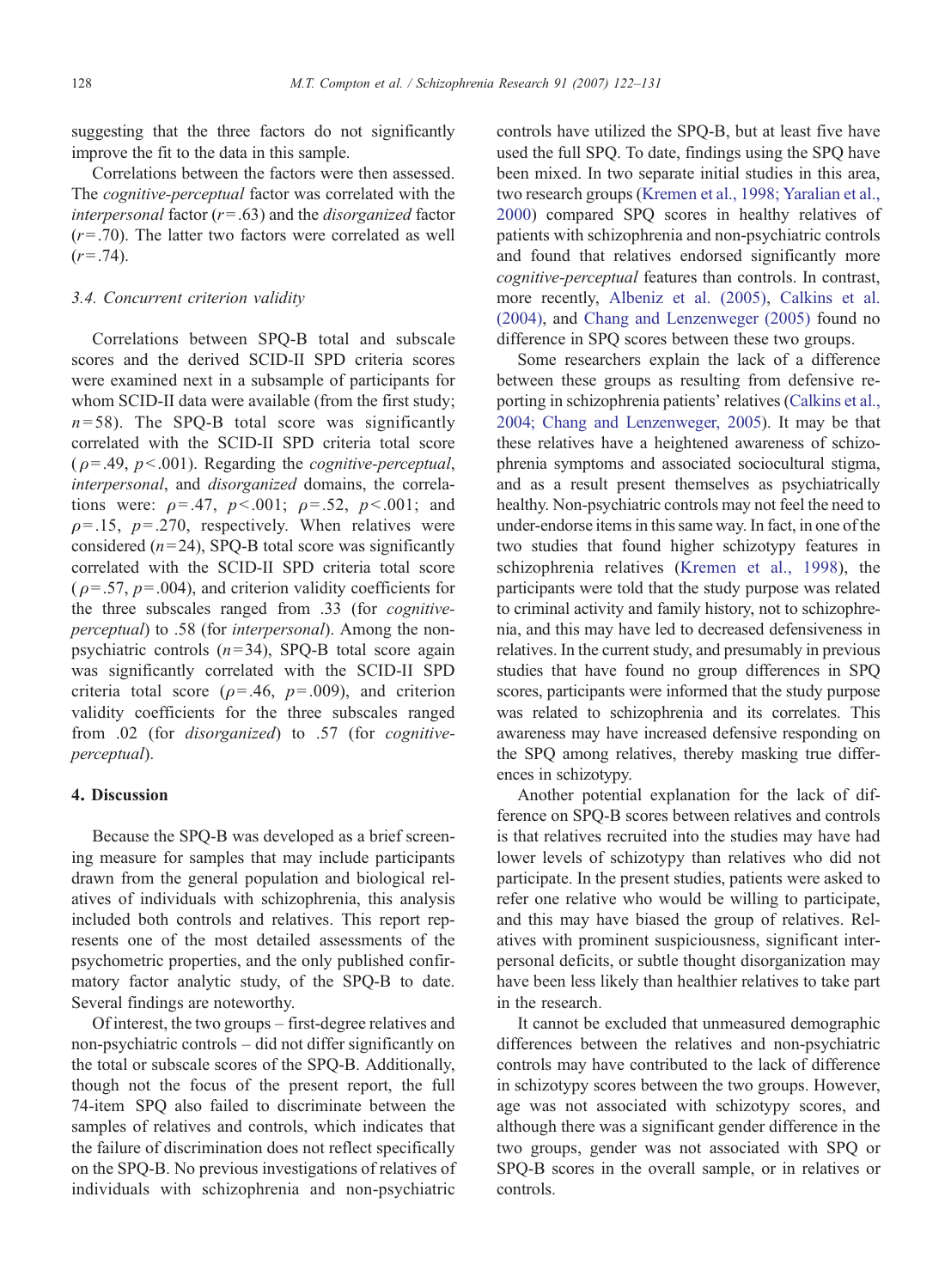Finally, another reason for the lack of difference in scores could be that the construct validity of scores obtained from the SPQ-B is insufficient to demonstrate known-group differences. However, this conclusion seems premature given the aforementioned considerations. It should be noted also that the subscale and total SPQ-B scores found in this study (among both biological relatives and non-psychiatric controls) were consistently lower than those reported by [Raine and Benishay \(1995\)](#page-9-0) in their study of college students and by [Axelrod et al.](#page-8-0) [\(2001\)](#page-8-0) in their study of hospitalized adolescents.

In terms of particular items of the SPQ-B, several findings are worth emphasizing. Cognitive-perceptual and disorganized items were less commonly endorsed than interpersonal subscale items in this sample. Also, some items from different subscales are fairly highly correlated. Indeed, some of the strongest inter-item correlations were between items from different subscales. Internal consistency statistics suggested that while the total SPQ-B and interpersonal subscale scores demonstrated adequate reliability, the cognitive-perceptual and disorganized subscales yielded internal consistency coefficients that were less than ideal. The internal consistency reliability coefficients were clearly more acceptable for the total score than subscale scores. Although internal consistency is influenced by the number of items comprising the scale under study, these findings indicate that at least some items of the cognitiveperceptual and disorganized subscales may limit the reliability of subscale scores. [Axelrod et al. \(2001\)](#page-8-0) found better internal consistency coefficients (.74, .76, .75, and .87 for the cognitive-perceptual, interpersonal, disorganized, and total scores, respectively) than did the current study (.65, .73, .64, and .83, respectively). [Aycicegi et al.](#page-8-0) [\(2005\)](#page-8-0) found these respective internal consistency coefficients to be .58, .66, .60 and .75 among Turkish undergraduate students and .52, .74, .68, and .75 in students in the U.S.

In terms of the confirmatory factor analysis, the threefactor solution did not significantly improve the fit to the data in relation to the single-factor model, suggesting that the single-factor solution (i.e., total SPQ-B without subscales) seems to be as psychometrically supported (if not more so), than the three-factor solution. Two items of the cognitive-perceptual subscale did not significantly load on this factor in the three-factor confirmatory factor analysis, and the same was true for the single-factor solution. Additionally, the three factors were meaningfully inter-correlated. This is in contrast to the study by [Aycicegi et al. \(2005\)](#page-8-0), which found the three correlations to be much more modest, ranging from .28 to .39 in Turkish students and .19 to .42 in U.S. students.

[Axelrod et al. \(2001\)](#page-8-0) pointed out that the psychometric properties of the SPQ-B may vary when examined in community versus clinical settings, and it could be that the less than ideal internal consistency (and failure of the three-factor solution to fit the data better than a singlefactor solution) found in the current study relates to variability in psychometric properties of the instrument across samples. In contrast to the present study which used healthy community members and relatives of schizophrenia patients, participants in the Axelrod et al. report were adolescents hospitalized for severe psychopathology (i.e., psychosis, suicidality). It may be that the subscales are more meaningful in samples exhibiting greater levels of schizotypy, like those found in a psychiatrically hospitalized group.

[Mata et al. \(2005\)](#page-9-0) conducted an exploratory factor analysis on SPQ-B scores among 443 undergraduate students in Spain. Interestingly, similar to the present study, they also found that the item on "feeling that other people are taking notice of you" did not substantially load onto their three factors, though this item did load onto the cognitive-perceptual factor of [Axelrod et al.](#page-8-0) [\(2001\)](#page-8-0). In the study by [Aycicegi et al. \(2005\),](#page-8-0) an unrestricted exploratory factor analysis of the SPQ-B resulted in two-factor solutions in both Turkish and American students.

Although coefficients  $> 0.60$  are generally used to support validity, the moderate correlations between SPQ-B scores and the SCID-II SPD criteria scores reported here (generally in the range of .40 to .60) are not indicative of poor concurrent criterion validity. Correlations between self-report and semi-structured, interviewbased assessments of personality traits rarely exceed values of .40; thus, the current findings suggest adequate concurrent criterion validity. Interestingly, although the total score and cognitive-perceptual and interpersonal subscale scores of the SPQ-B appeared to have reasonable criterion validity in relation to SCID-II SPD criteria, the SPQ-B disorganized subscale score was not correlated with the corresponding SCID-II SPD score in controls. Although this may have been due to insufficient variability in scores, too few items assessing disorganization, or the relatively small sample size, further research is needed to elucidate criterion validity, especially regarding the disorganized domain.

Several methodological limitations should be considered when interpreting these findings. First and most importantly, larger sample sizes would give more precise parameter estimates for confirmatory factor analysis. Future confirmatory factor analyses of the SPQ-B should include more participants from both the general population and families of patients with schizophrenia.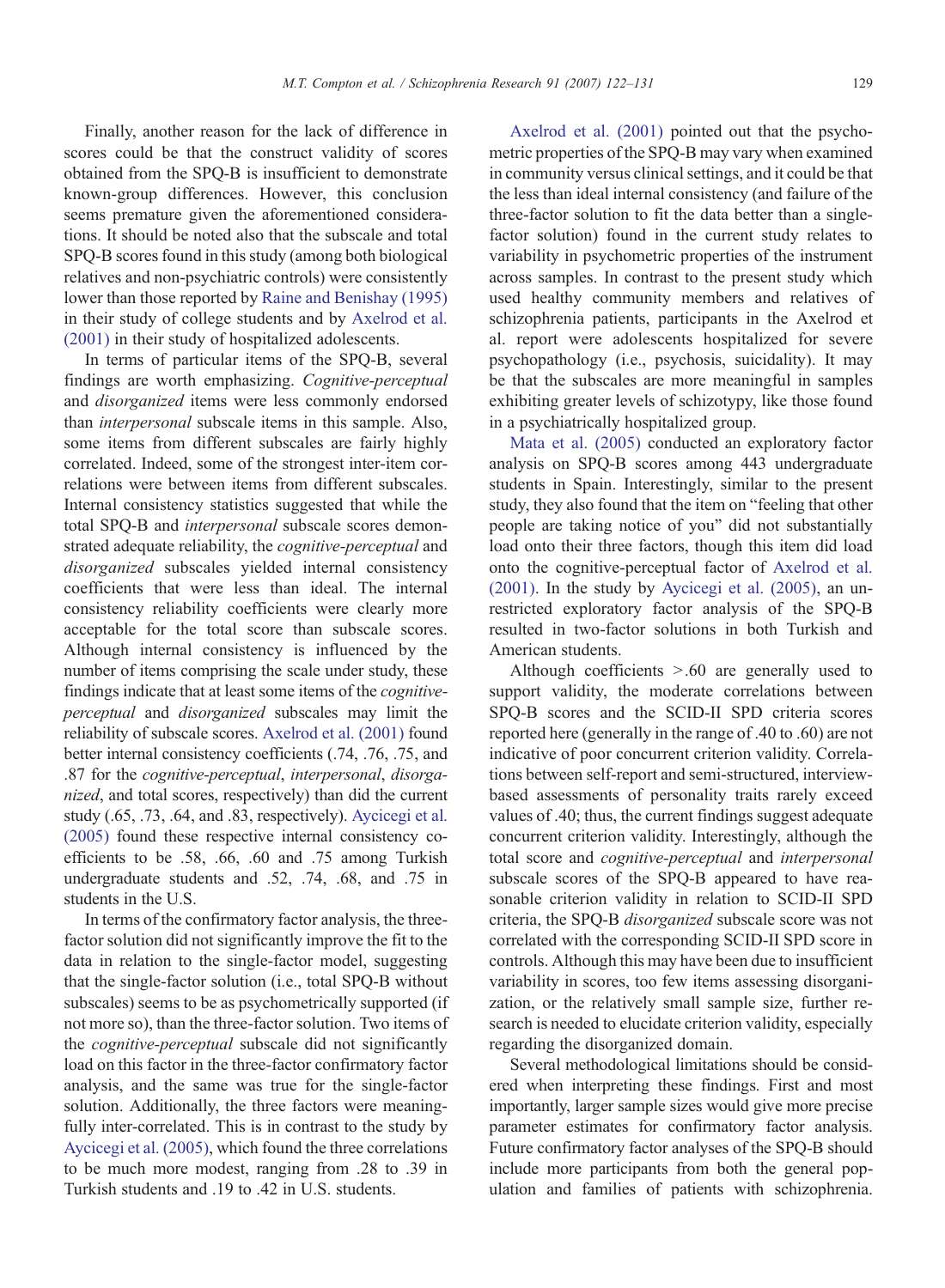<span id="page-8-0"></span>Necessary sample sizes for confirmatory factor analysis – and structural equation modeling more generally – are controversial and require further research [\(Jackson,](#page-9-0) [2003\)](#page-9-0). The rule of thumb that samples of 100–200 represent a "medium" sample size is not absolute because model complexity also must be considered [\(Kline, 2005](#page-9-0)). Clearly, a larger sample size would provide more power for statistical tests. Given the relatively small sample size in the present structural equation modeling (which is considered a "large-sample technique"), the current results should be viewed as preliminary until replication can be conducted in larger samples. Second, generalizability may be limited given the particular sociodemographic characteristics of the study sample, which mainly included urban African Americans. Third, the clinician/researcher-derived SCID-II SPD criteria score was used as the criterion for examining validity, and another self-report measure may have provided higher validity coefficients. Furthermore, if a test is being validated on a group whose scores do not represent the total range of scores, the validity coefficient may be underestimated, and this possibility cannot be excluded in the present study.

Results of the current study suggest that although the SPQ-B may be a useful research instrument, the SPQ-B subscales had some problems in this particular sample of healthy individuals—some subscales had low internal consistency reliability and the confirmatory factor analysis revealed no value of the three-factor solution over a one-factor solution. Thus, the utility of the SPQ-B subscales must be assessed in individual samples before making assumptions about their psychometric properties. It may be advisable to use total SPQ-B scores rather than subscale scores in some situations, or to use factor analytic techniques to study the instrument's latent structure in specific samples. Based on the current findings, future studies with psychiatrically healthy individuals, including relatives of individuals with schizophrenia, should focus on the total score unless subscale scores are shown to be reliable and valid in other samples. Aycicegi et al. (2005) reported a two-factor solution of the English version of the SPQ-B and a two-factor solution of the Turkish version. These solutions could be studied in other samples using confirmatory factor analysis, in addition to the three-factor and single-factor solutions. Alternatively, data from specific samples could be submitted to factor analysis to determine the most appropriate factorial structure, from which subscale scores can be generated. Further analyses could then make use of both the original subscale scores as well as factor analysis-derived subscale scores, as done by [Mata et al.](#page-9-0) [\(2005\)](#page-9-0).

#### Acknowledgements

This research was supported by a grant from the National Institute of Mental Health to the first author (1 K23 MH067589), as well as a "Young Minds in Psychiatry" award from the American Psychiatric Institute for Research and Education / AstraZeneca.

## References

- Albeniz, A., Mata, I., Beperet, M., Lopez-Ilundain, J.M., Perez-Nivas, F., 2005. Which schizotypal symptoms differentiate relatives of psychotic patients from general population subjects? (abstract). Schizophrenia Bulletin 31, 264.
- Arndt, S., Alliger, R.J., Andreasen, N.C., 1991. The distinction of positive and negative symptoms: the failure of a two-dimensional model. British Journal of Psychiatry 158, 317–322.
- Axelrod, S.R., Grilo, C.M., Sanislow, C., McGlashan, T.H., 2001. Schizotypal Personality Questionnaire-Brief: factor structure and convergent validity in inpatient adolescents. Journal of Personality Disorders 15, 168–179.
- Aycicegi, A., Dinn, W.M., Harris, C.L., 2005. Validation of Turkish and English versions of the Schizotypal Personality Questionnaire-B. European Journal of Psychological Assessment 21, 34–43.
- Bailey, E.L., Swallow, B.L., 2004. The relationship between cannabis use and schizotypal symptoms. European Psychiatry 19, 113–114.
- Bedwell, J.S., Donnelly, R.S., 2005. Schizotypal personality disorder or prodromal symptoms of schizophrenia? Schizophrenia Research 80, 263–269.
- Bolinskey, P.K., Gottesman, I.I., Nichols, D.S., Shapiro, B.M., Roberts, S.A., Adamo, U.H., Erlenmeyer-Kimling, L., 2001. A new MMPI-derived indicator of liability to developing schizophrenia: evidence from the New York High-Risk Project. Assessment 8, 127–143.
- Bolinskey, P.K., Gottesman, I.I., Nichols, D.S., 2003. The Schizophrenia Proneness (SzP) Scale: an MMPI-2 measure of schizophrenia liability. Journal of Clinical Psychology 59, 1031–1044.
- Burch, G.S., Steel, C., Hemsley, D.R., 1998. Oxford–Liverpool Inventory of Feelings and Experiences: reliability in an experimental population. British Journal of Clinical Psychology 37, 107–108.
- Calkins, M.E., Curtis, C.E., Grove, W.M., Iacono, W.G., 2004. Multiple dimensions of schizotypy in first degree biological relatives of schizophrenia patients. Schizophrenia Bulletin 30, 317–325.
- Catts, S.V., Fox, A.M., Ward, P.B., McConaghy, N., 2000. Schizotypy: phenotypic marker as risk factor. Australian and New Zealand Journal of Psychiatry 34, S101–S107.
- Chang, B.P., Lenzenweger, M.F., 2005. Somatosensory processing and schizophrenia liability: proprioception, exteroceptive sensitivity, and graphesthesia performance in the biological relatives of schizophrenia patients. Journal of Abnormal Psychology 114, 85–95.
- Chapman, L.J., Chapman, J.P., Raulin, M.L., 1976. Scales for physical and social anhedonia. Journal of Abnormal Psychology 85, 374–382.
- Chapman, L.J., Chapman, J.P., Raulin, M.L., 1978. Body-image aberration in schizophrenia. Journal of Abnormal Psychology 87, 399–407.
- Chen, W.J., Hsiao, C.K., Lin, C.C., 1997. Schizotypy in community samples: the three-factor structure and correlation with sustained attention. Journal of Abnormal Psychology 106, 649–654.